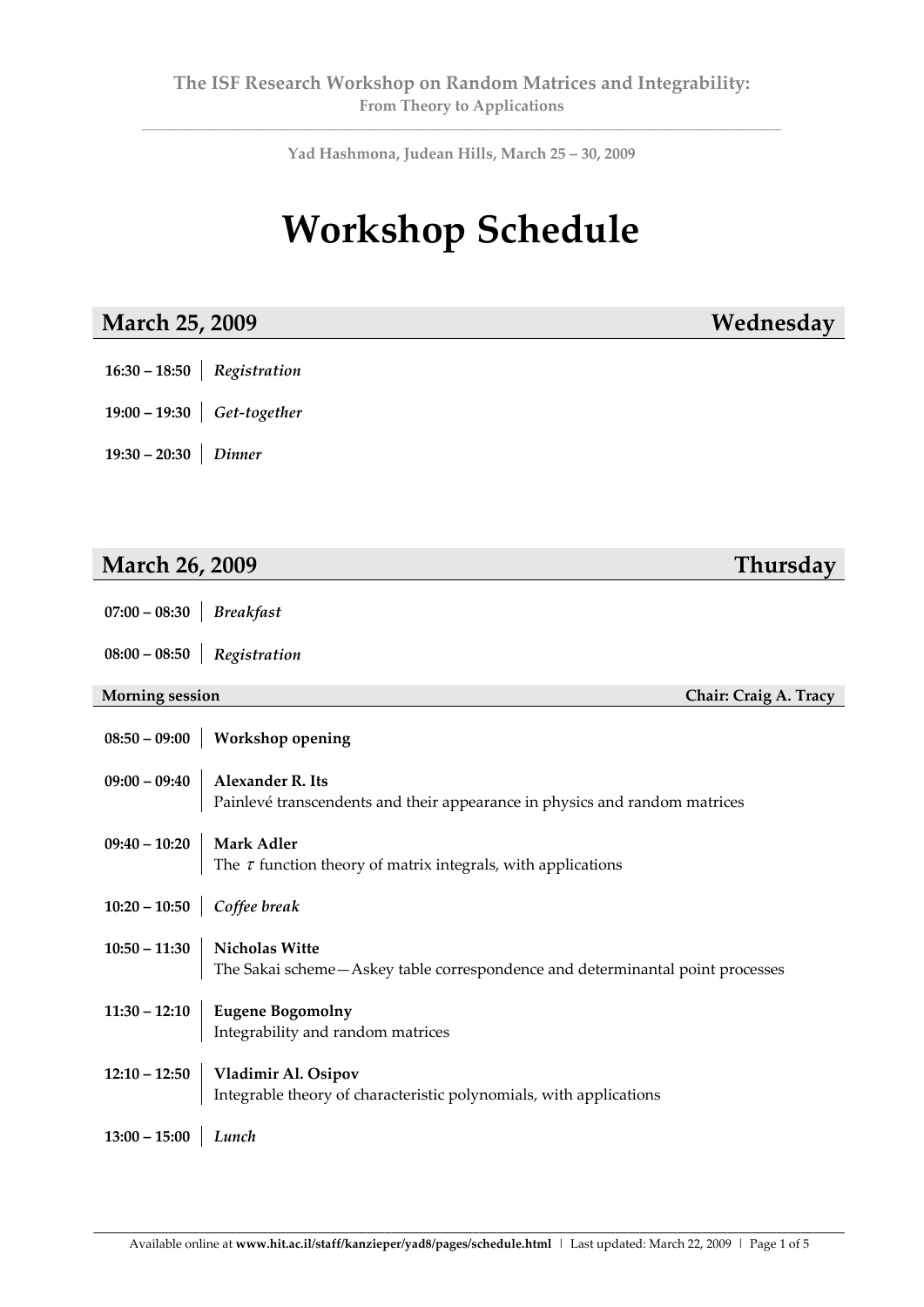|                        | 15:00 – 15:40 Shinobu Hikami<br>Intersection theory from duality and replica   |
|------------------------|--------------------------------------------------------------------------------|
|                        |                                                                                |
|                        | 15:40 – 16:20 Jac Verbaarschot<br>Replica, Toda lattice equations and QCD      |
|                        | 16:20 – 16:50 Coffee break                                                     |
|                        |                                                                                |
|                        | $16:50 - 17:30$ Kim Splittorff<br>Replica quarks                               |
|                        |                                                                                |
|                        | 17:30 – 18:10 Eugene Kanzieper<br>Painlevé transcendents and quantum transport |
|                        | 18:10 – 19:00 Poster Session A                                                 |
| $19:00 - 20:00$ Dinner |                                                                                |



## **March 27, 2009 Friday**

| $07:00 - 08:45$ Breakfast                          |                                                                                                        |
|----------------------------------------------------|--------------------------------------------------------------------------------------------------------|
|                                                    |                                                                                                        |
| <b>Morning session</b><br>Chair: Vladimir Kravtsov |                                                                                                        |
|                                                    |                                                                                                        |
|                                                    | $09:00 - 09:40$ Martin Zirnbauer                                                                       |
|                                                    | Superbosonisation meets free probability                                                               |
|                                                    |                                                                                                        |
|                                                    | $09:40 - 10:20$ Konstantin Efetov                                                                      |
|                                                    | Bosonisation for random matrices and electron systems in arbitrary dimensions                          |
|                                                    |                                                                                                        |
|                                                    | 10:20 - 11:00   Alexander Finkelstein                                                                  |
|                                                    | Propagation of a wave packet in the presence of non-linearity and random scatterers                    |
|                                                    |                                                                                                        |
| 11:00 – 11:30 <i>Coffee break</i>                  |                                                                                                        |
|                                                    |                                                                                                        |
|                                                    |                                                                                                        |
|                                                    | 11:30 – 12:10 $\Big $ Yan Fyodorov<br>Extreme value statistics in models with logarithmic correlations |
|                                                    |                                                                                                        |
|                                                    | 12:10 – 12:50   Alex Kamenev                                                                           |
|                                                    | Dynamic correlation functions of 1D quantum liquids                                                    |
|                                                    |                                                                                                        |
| $13:00 - 15:00$ <i>Lunch</i>                       |                                                                                                        |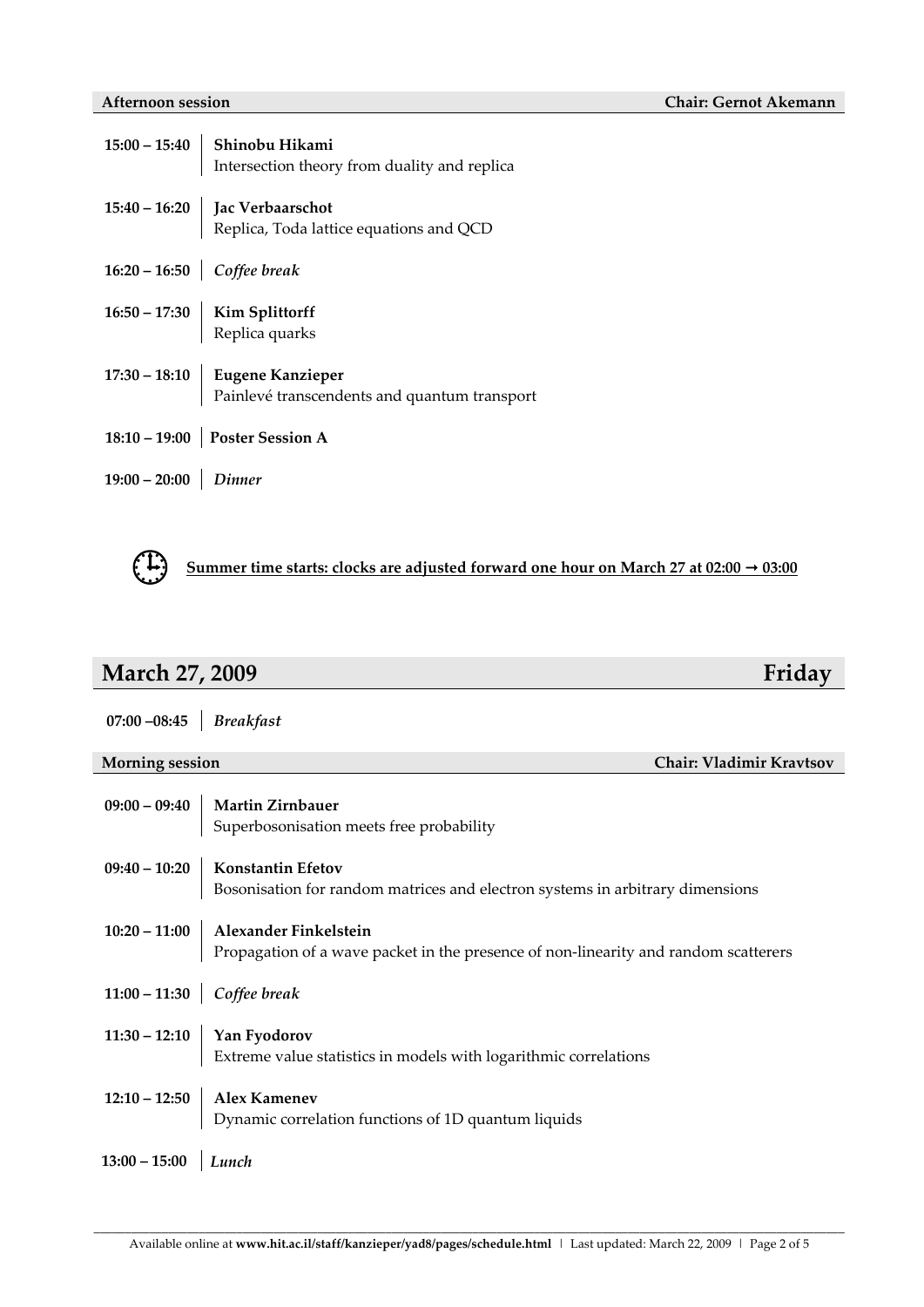#### **Social program**

|                        | 15:00 - 16:00   Walking tour in the Biblical Village in Yad Hashmona |
|------------------------|----------------------------------------------------------------------|
|                        | 18:00 Departure to Jerusalem                                         |
|                        | 19:30 - 21:00 Concert in The Church of Augusta Victoria              |
| $21:30 - 22:30$ Dinner |                                                                      |

## **March 28, 2009 Saturday**

| $07:00 - 08:45$ <i>Breakfast</i> |
|----------------------------------|
|                                  |

## **Social program 09:00 – 18:00** *Full day excursion in Jerusalem* **20:00 – 10:20** *Workshop dinner*

## **March 29, 2009 Sunday**

| $07:00 - 08:45$ Breakfast                             |                                                                                                                                                                                                                                                                                                                                                                                                                                                                                                                                                           |  |
|-------------------------------------------------------|-----------------------------------------------------------------------------------------------------------------------------------------------------------------------------------------------------------------------------------------------------------------------------------------------------------------------------------------------------------------------------------------------------------------------------------------------------------------------------------------------------------------------------------------------------------|--|
| <b>Morning session</b><br><b>Chair: Alexander Its</b> |                                                                                                                                                                                                                                                                                                                                                                                                                                                                                                                                                           |  |
|                                                       | $09:00-09:40$ Pierre van Moerbeke<br>Dyson's non-intersecting Brownian motions and multi-component KP-hierarchy                                                                                                                                                                                                                                                                                                                                                                                                                                           |  |
|                                                       | $09:40 - 10:20$ Craig A. Tracy<br>The asymmetric simple exclusion process: Integrable structure and limit theorems                                                                                                                                                                                                                                                                                                                                                                                                                                        |  |
|                                                       | 10:20 – 10:50 Coffee break                                                                                                                                                                                                                                                                                                                                                                                                                                                                                                                                |  |
|                                                       | $10:50-11:30 \left\vert \right. \left. \right. \left. \right. \left. \right. \left. \right. \left. \right. \left. \right. \left. \right. \left. \right. \left. \right. \left. \right. \left. \right. \left. \right. \right. \left. \right. \left. \right. \left. \right. \left. \right. \left. \right. \left. \right. \left. \right. \left. \right. \left. \right. \left. \right. \left. \right. \left. \right. \left. \right. \left. \right. \left. \right. \left. \right. \left. \right. \left. \right. \left. \right. \left. \right. \left. \right. \$ |  |
|                                                       | 11:30 – 12:10 $\Big $ Oded Agam<br>From random matrices to evaporating droplets                                                                                                                                                                                                                                                                                                                                                                                                                                                                           |  |
|                                                       | $12:10 - 12:50$ Anton Zabrodin<br>Dyson gas simulation of growing patterns: Geometry and integrability                                                                                                                                                                                                                                                                                                                                                                                                                                                    |  |
| $13:00 - 15:00$ Lunch                                 |                                                                                                                                                                                                                                                                                                                                                                                                                                                                                                                                                           |  |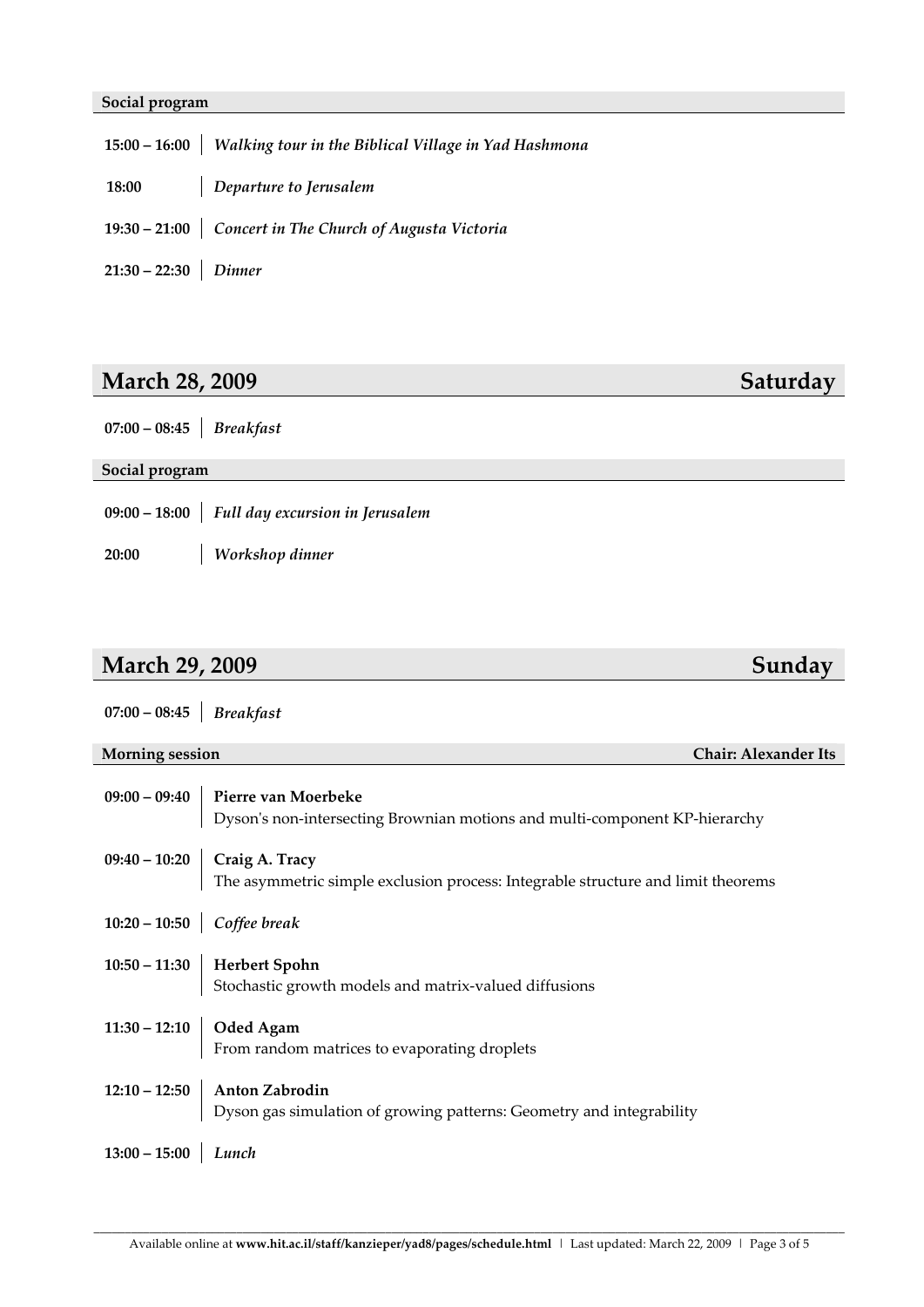|                            | 15:00 – 15:40 <b>Paul Wiegmann</b><br>2D Dyson diffusion and growing patterns                   |
|----------------------------|-------------------------------------------------------------------------------------------------|
|                            |                                                                                                 |
|                            | 15:40 – 16:20<br>Eldad Bettelheim<br>Multifractal spectra of critical curves                    |
| 16:20 – 16:50 Coffee break |                                                                                                 |
|                            | $16:50 - 17:30$ Hans-Jürgen Sommers<br>The real Ginibre ensemble: An integrable structure       |
|                            |                                                                                                 |
|                            |                                                                                                 |
|                            | 17:30 – 18:10 $\Big $ Gernot Akemann<br>Gap probabilities in non-Hermitean random matrix theory |
|                            | 18:10 - 19:00 Poster Session B                                                                  |
| $19:00 - 20:00$ Dinner     |                                                                                                 |

## **March 30, 2009 Monday**

**07:00 – 08:45** *Breakfast*

**Morning session Chair: Eugene Bogomolny**

|                                   | 09:00 - 09:40 Vladimir Kravtsov<br>Almost diagonal random matrices: Application to multifractal metal and insulator      |
|-----------------------------------|--------------------------------------------------------------------------------------------------------------------------|
|                                   | 09:40 – 10:20 Georg Schwiete<br>Supersymmetry for disordered systems with interaction                                    |
| 10:20 – 10:40 <i>Coffee break</i> |                                                                                                                          |
|                                   | 10:40 – 11:20 Reinhold Oppermann<br>Universality class of replica symmetry breaking and its relation to growth phenomena |
|                                   | 11:20 – 12:00 <b>Fabio Franchini</b><br>Horizons in random matrix theory, Hawking radiation, and flow of cold atoms      |
| $12:00 - 12:05$ <i>Closing</i>    |                                                                                                                          |
|                                   | $13:00 - 15:00$ Lunch and departures                                                                                     |